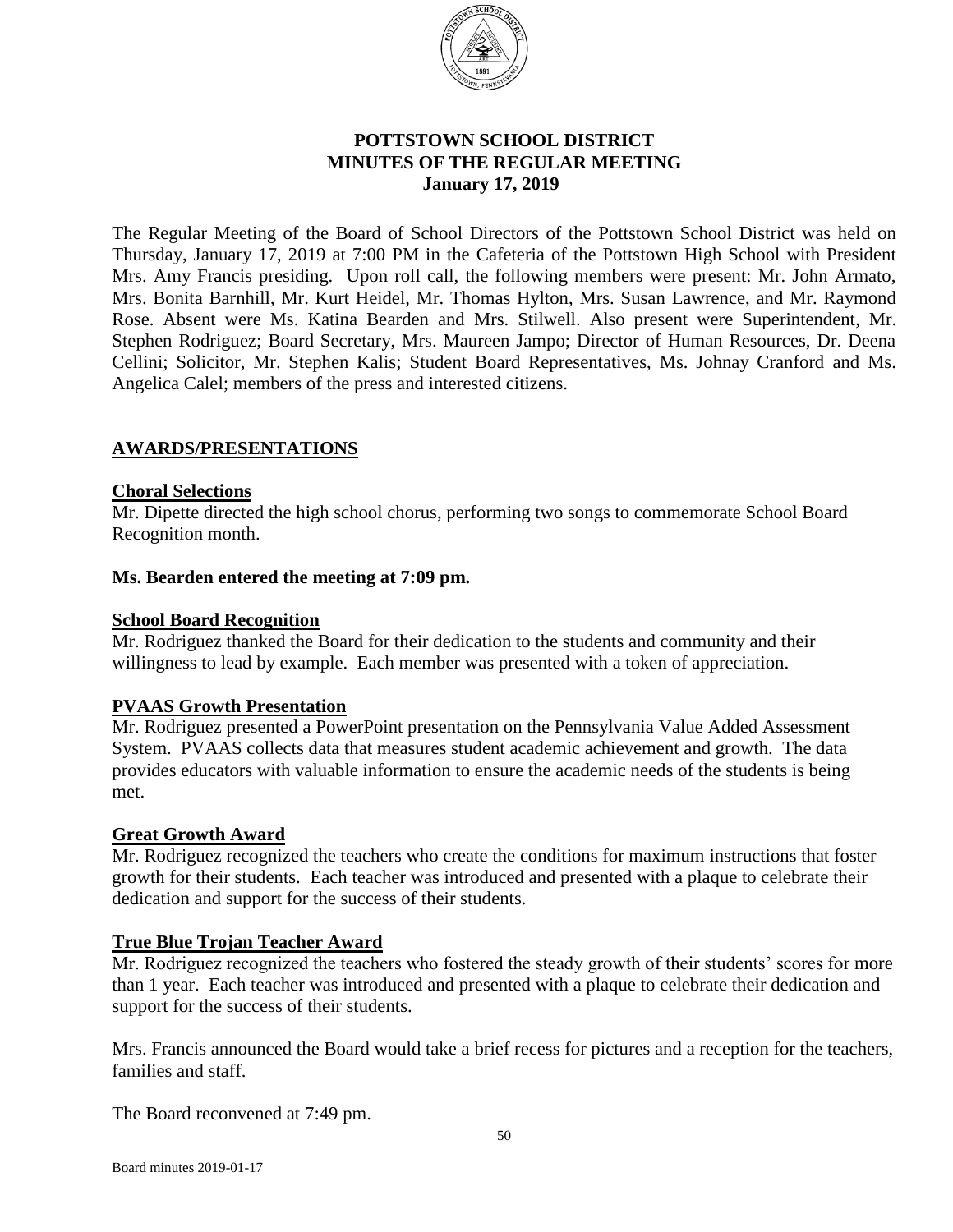# **MINUTES**

Mrs. Jampo presented the minutes from the Regular Board meeting held on December 20, 2018.

# **LIST OF BILLS**

Mrs. Jampo presented the list of bills paid from the various funds for the period of December 2018 to be approved as presented and a copy be filed in the Secretary's office as **Addendum #2018-2019-047.**

# **TREASURER'S REPORT**

Mrs. Jampo presented the Treasurer's Reports for December 2018 to be approved as presented and a copy be filed in the Secretary's office as **Addendum #2018-2019-048.**

# **ASSISTANT TREASURER APPOINTMENT**

Mr. Kalis reviewed the motion on recommendation by the Board President to authorize the Vice-President of the Board to sign checks / vouchers for payment in accordance with School Code.

# **COMMITTEE REPORTS**

No January committee meetings.

## STUDENT BOARD REPRESENTATIVE REPORT:

Ms. Cranford gave an overview of the Keystone Exams that took place on January  $8<sup>th</sup>$  and  $9<sup>th</sup>$ . Students that pass the tests will be able to participate in a trip to Shady Maple. PSD Student Board Representatives attended a breakfast at Pottsgrove along with representatives from Pottsgrove, Phoenixville and Springford. The meeting focused on brain storming ideas and all were in agreement to visit their elementary buildings on a monthly basis as a way to introduce themselves to the students. Ms. Calel gave an update on the school calendar regarding finals and the start of the second semester.

# BOROUGH LIAISON REPORT: no report

## PSBA/MONTGOMERY COUNTY LEGISLATIVE /MCIU REPRESENTATIVE REPORT S: no report

# **APPROVAL OF CONSENT ITEMS**

Mr. Rodriguez presented the consent and non-consent items for Board discussion and approval. Administrators reviewed the consent items as presented on the board agenda.

## **HEARINGS FROM PATRONS OF THE SCHOOLS (general and consent items)** None.

# **Board Members Comments (consent items)**

## **BOARD ACTION: Minutes, List of Bills, Treasurer's Report and Assistant Treasurer Appointment**

It was moved by Mrs. Barnhill and seconded by Mrs. Lawrence that the Board approve the minutes from the Regular Board meeting held on December 20, 2018, the list of bills for the period of December 2018, the treasurer's report for December 2018 and the Assistant Treasurer appointments as presented.

All members were in favor. Ayes: Eight Nays: None. Absent: One. Motion carried.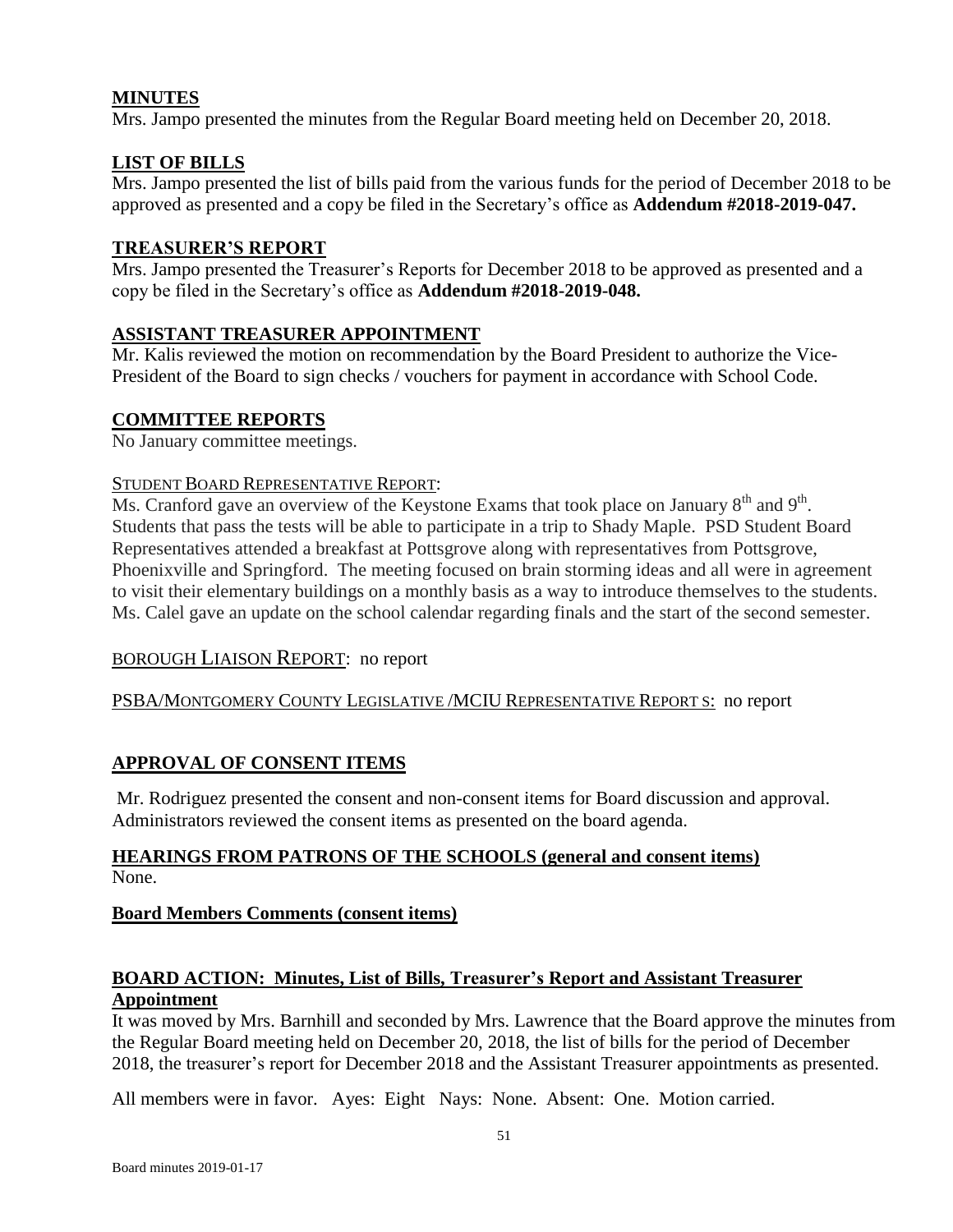## **BOARD ACTION: CONSENT**

It was moved by Mr. Armato and seconded by Mr. Heidel that the following consent items be approved in accordance with Policy 005, as recommended by the Superintendent of Schools:

## **PERSONNEL**

POSITION(S)

Exempt Child Accounting and PIMS Specialist \***Addendum #2018-2019-049**

### RESIGNATIONS/TERMINATION**S**

Professional

Megan Keeney, Elementary Teacher, Franklin Elementary, resignation effective January 11, 2019; hire date February 3, 2014.

Susanne Swanson, Pre-K Counts Teacher, Barth Elementary, resignation for the purpose of retirement, effective June 30, 2019; hire date August 23, 2006.

### Administrative

Daniel Perez, Assistant Principal, Pottstown Middle School, resignation effective January 18, 2019; hire date July 1, 2018.

Ratify Erin Jacobs, Director of Special Education, resignation effective January 15, 2019; hire date August 9, 2017.

Ratify Joseph Schroeder, Supervisor of Secondary Special Education, resignation effective January 14, 2019; hire date November 2, 2015.

### Exempt

James Porter, JROTC Instructor, Pottstown High School, resignation effective June 21, 2019; hire date July 19, 2010.

### Classified

Ratify Roxanne Leh, Part-time Cafeteria Worker and Student Proctor, resignation effective January 3, 2019; hire date October 13, 2015.

Dalton Wieder, Custodian I, Middle School, resignation for the purpose of retirement effective June 30, 2019; hire date July 23, 2008.

Paul L. Swanson, Part-time Food Service Driver, Pottstown High School, resignation for the purpose of retirement effective March 5, 2019; hire date November 3, 2005.

Cynthia Hussmann, Classroom Assistant, Pottstown Middle School, resignation for the purpose of retirement, effective June 28, 2019; hire date September 16, 1991.

### Co-Curricular Assignments

Ratify Andrea Roberts, Department Chair Social Studies, MS, resignation effective December 21, 2018. Ratify Mark Fischer, Head Football Coach, HS, resignation effective January 15, 2019.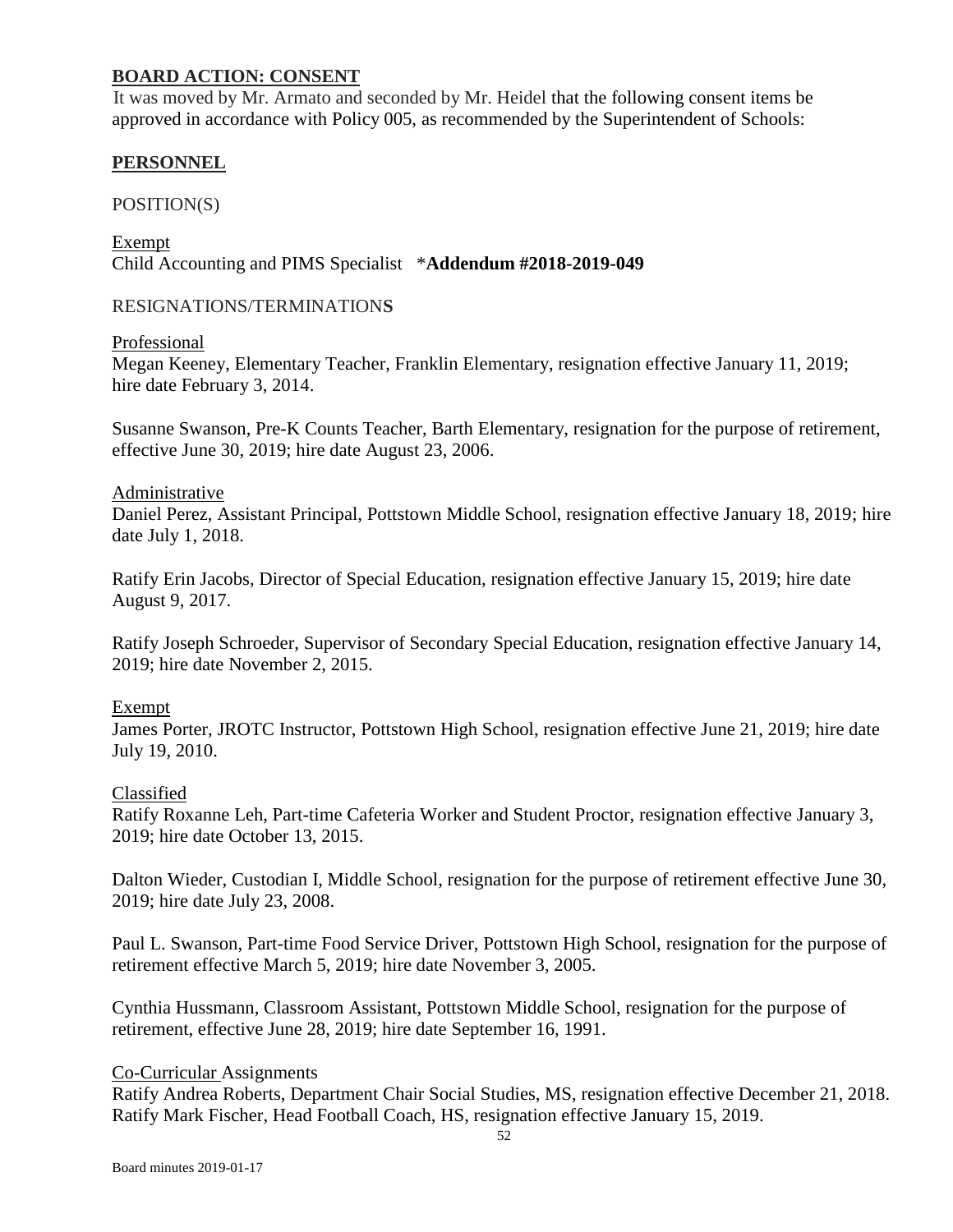## LEAVES

### Professional

Amanda Figueroa, Secondary Teacher, Pottstown Middle School, request for leave of absence covered by Family Medical Leave Act, anticipated effective date June 12, 2019, end date tbd.

Nicole Valenti, Elementary Teacher, Rupert Elementary, request for leave of absence covered by Family Medical Leave Act, anticipated effective date July 28, 2019, end date tbd.

Sara Miller, Secondary Teacher, Pottstown High School, request for leave of absence covered by Family Medical Leave Act, effective January 14, 2019, anticipated end date to be January 22, 2019.

Leeann McCullough, Secondary Teacher, Pottstown High School, request for leave of absence covered by Family Medical Leave Act, anticipated effective dated to be January 18, 2019, end date tbd.

## CHANGE IN POSITION AND/OR SALARY

### Administrative

Michael Ishler, from Teacher on Special Assignment to Assistant Principal, Pottstown Middle School, effective January 21, 2019, \$82,781/yr (replacing D. Perez).

### Exempt

Ratify Karen Kile, from Full-time to Part-time PEAK PreK-Counts Coordinator, effective December 31, 2018, \$260.27/day.

## ELECTIONS:

### Professional

Victoria McShea, Secondary Teacher, initial assignment to be Pottstown High School, effective January 17, 2019, \$45,000/yr, Step 1 - Bach (contract of L. Hashem).

Ratify Christina Lepkowski, Long Term Substitute Teacher, Franklin Elementary, effective January 14, 2019 to the end of the 2018/2019 school year, \$194/day (coverage for N. Ewing).

Ratify Heather Diodati, Elementary Teacher, initial assignment to be Franklin Elementary, effective January 11, 2019, \$49,000/yr, Step 1 - Mast (contract of M. Keeney).

Jessica Lineman, Special Education SecondaryTeacher, initial assignment to be Pottstown High School, effective February 11, 2019, \$47,000 + Stipend in accordance with the Professional Agreement, Step 3 B+15 (contract of J. Harner).

### Exempt

Ratify Marissa Bush, Recording Secretary, effective December 13, 2018, \$29.39/hr. This is in addition to her role as Student Services Program Coordinator.

Ratify Kelly Heidler, Pre-K Counts Teacher, effective January 14, 2019, \$43,500/yr, grant funded (replacing K. Brown)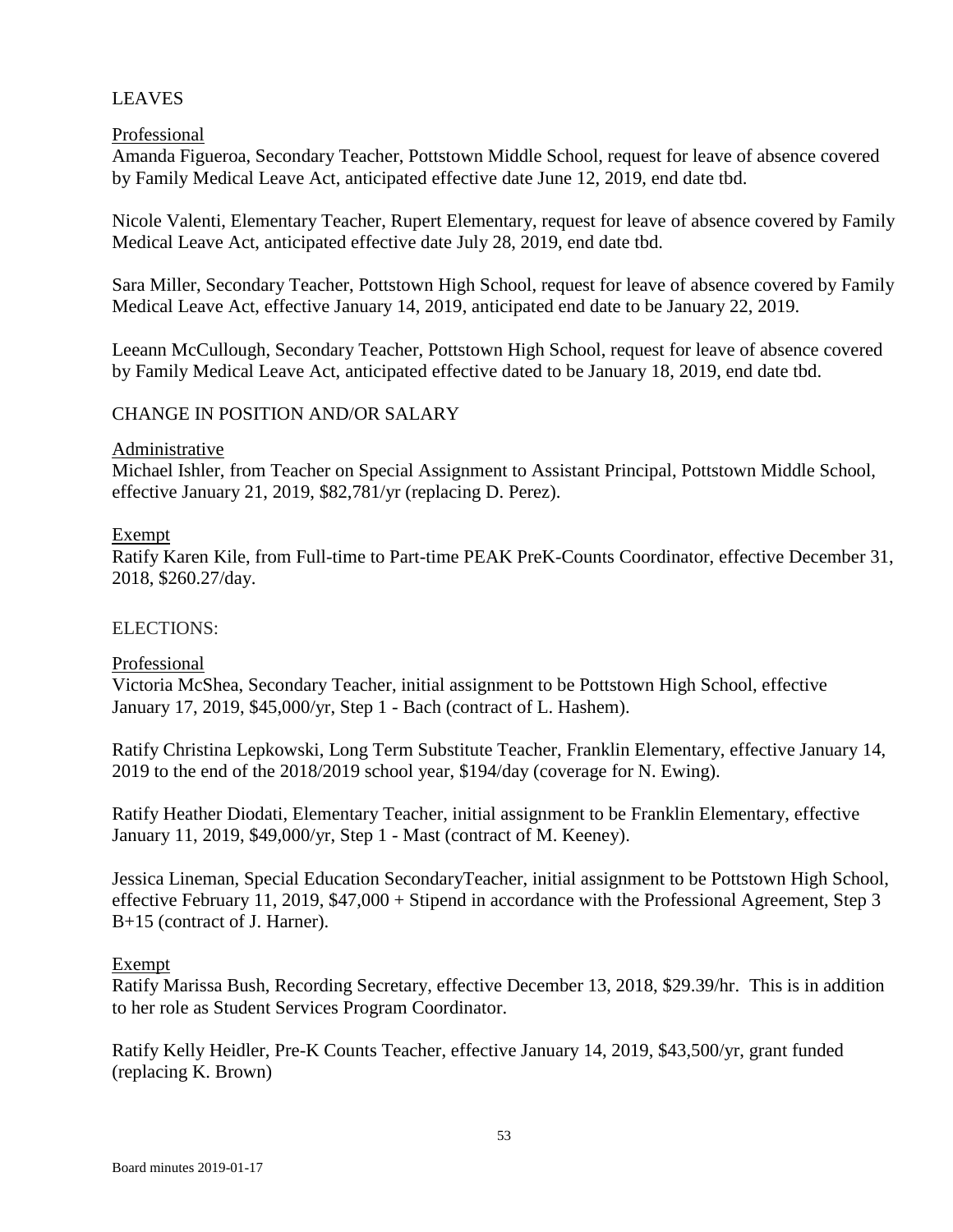### Classified

Ratify Brian Dotterer, Head Custodian, Pottstown Middle School, effective January 14, 2019, \$18.23/hr (replacing P. Woodley).

Ratify Kristen Walker, Intervention Assistant, Rupert Elementary, effective January 2, 2019, \$13.65/hr (replacing S. Duncan).

Ratify Kyle Hamlin, Part-time Elementary Cleaner, Franklin Elementary, effective January 10, 2019, \$11.92/hr (replacing J. Fox).

Ratify Scott Fazekas, Substitute Support Staff, effective January 15, 2019, hourly rate per schedule.

Compensation for Missed Planning Time, \$23/hr per period Michaela Johnson, HS, 14 missed planning times, \$322.00 (11/19/18 to 12/13/18) Andrea Roberts, MS, 4 missed planning times, \$92.00 (10/22/18 to 11/1/2018)

Co-Curricular Assignments 2018/2019 - Additions/Corrections **\* Addendum 2018-2019-050**

• Non-Athletics

## TUITION REIMBURSEMENT

| Professional             |            |                     |
|--------------------------|------------|---------------------|
| Name                     | School     | 12/30/2018 deadline |
| Michael Ishler           | PMS        | \$3,000.00          |
| Megan Heffelfinger       | <b>PHS</b> | \$455.00            |
| Diane Fox                | <b>PHS</b> | \$3,000.00          |
| Danielle Lawrence        | <b>PMS</b> | \$1,548.00          |
| <b>Jesse Tupper</b>      | <b>PMS</b> | \$1,548.00          |
| <b>Ashley Ermold</b>     | <b>PHS</b> | \$705.00            |
| <b>Christopher Petro</b> | <b>PMS</b> | \$1,548.00          |
| Susan Hallman            | Franklin   | \$430.00            |
| Kimberly White           | Barth      | \$1,548.00          |
| Victoria Damiano         | <b>PMS</b> | \$1,548.00          |
| Classified               |            |                     |
| Michael Kibler           | PMS        | \$864.00            |
| Amanda Fraterman         | Admin      | \$1,500.00          |

## **PROFESSIONAL LEAVES**

| Bldg.      | Name                 | Conf. Title                                           | Location    | Dates Attend              | Cost                                   |
|------------|----------------------|-------------------------------------------------------|-------------|---------------------------|----------------------------------------|
| <b>PMS</b> | Nichola Pezzino      | <b>WEB</b> Basic<br>Training                          | Skytop, PA  | 02/25/2019-<br>02/27/2019 | \$2,687.97 pd by 21st Century<br>grant |
| <b>PMS</b> | Aaron Torrence       | <b>WEB</b> Basic<br>Training                          | Skytop, PA  | 02/25/2019-<br>02/27/2019 | \$2,687.97 pd by 21st Century<br>grant |
| Admin      | <b>Heather Moyer</b> | Promising<br>Practices-Proven PA<br><b>Strategies</b> | Harrisburg, | 03/13/2019-<br>03/15/2019 | \$407.00 pd by 21st CCLC<br>grant      |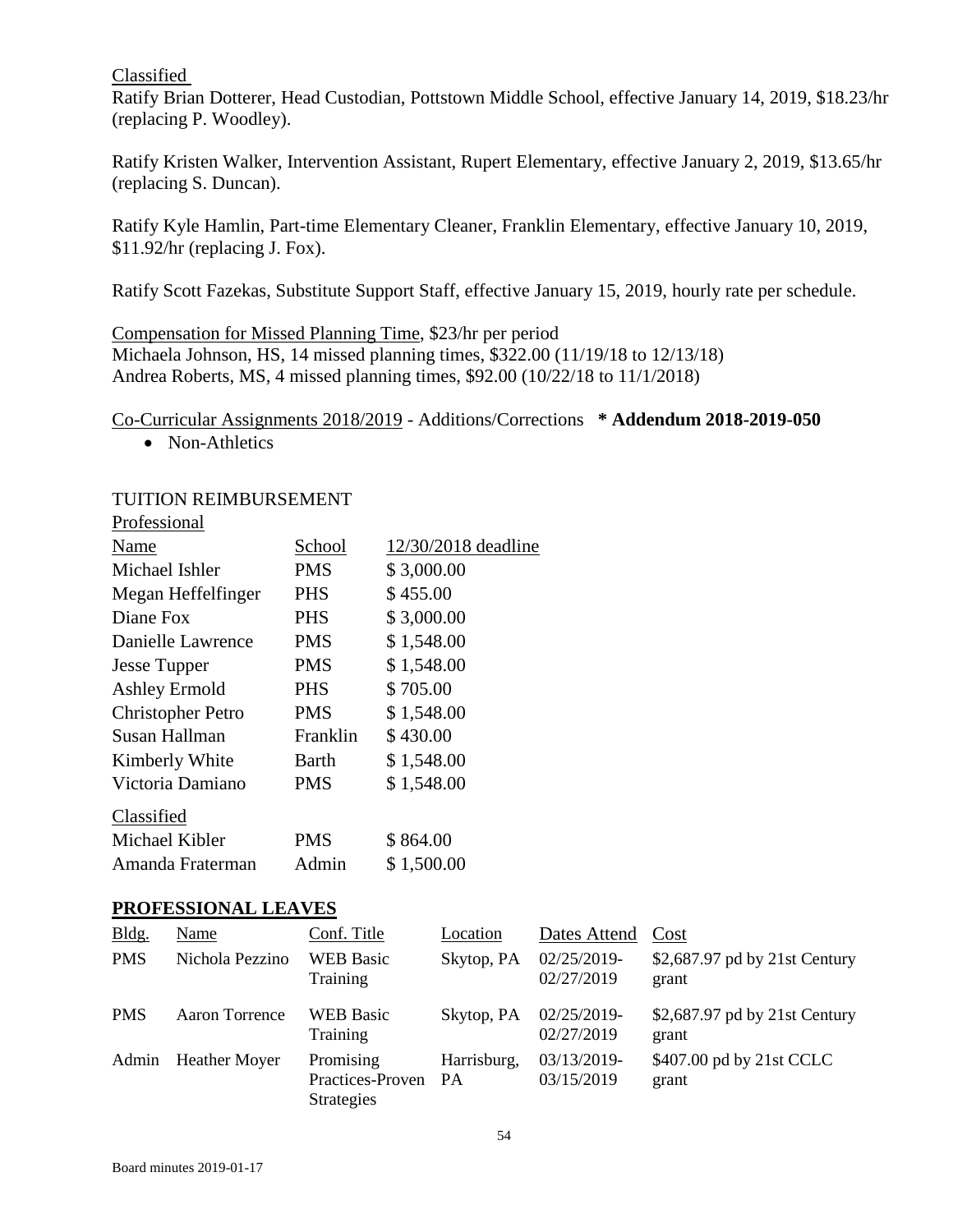# **2019 SCHOOL BOARD MEETING SCHEDULE**

The Superintendent recommends the Board approve the following 2019 School Board meeting schedules and copies be filed in the Secretary's offices as **Addendum #2018-2019-051.**

- 2019 School Board Meeting Dates
- 2019 School Board Committee Schedule

# **CONTRACTS**

The Superintendent recommends the Board approve/ratify the following contracts as presented and copies be filed in the Secretary's office as **Addendum #2018-2019-052.**

• ESS Northeast

## **REAL ESTATE TAX EXONERATION RESOLUTION**

The Superintendent recommends the Board approve the Real Estate Tax Exoneration Resolution as presented and a copy be filed in the Secretary's office as **Addendum #2018-2019-053.**

Upon roll call vote, all members voted aye for the above consent items. Ayes: Eight. Nays: None. Absent: One. Motion carried

## **NON-CONSENT:**

The non-consent items were presented for board consideration.

**Hearings from Patrons of the Schools** (limited to non-consent items): None.

**Board Comments:** None.

## **RESOLUTION TO APPROVE ISSUANCE OF 2019 GENERAL OBLIGATION BOND**

The Superintendent recommends the Board approve the resolution to approve the issuance of the General Obligation Bond, Series 2019 for the purpose of refinancing the balance of the GOB Series 2014 note as presented and a copy be filed in the Secretary's office as **Addendum #2018-2019-054.**

It was moved by Mr. Hylton and seconded by Ms. Bearden that the Board approve the resolution as presented.

Upon roll call vote, all members voted aye. Ayes: Eight. Nays: None. Absent: One. Motion carried.

## **NEW BUSINESS**

Board Workshop synopsis for future facilities consideration

Mr. Rodriguez gave an overview of topics presented at the January  $10<sup>th</sup>$  Board Workshop. Board Members reviewed the meeting calendars and committee appointments and participated in several professional development exercises. The Board reviewed the administration's detailed report on facilities costs and options for the Beech Street Administration Building and the Edgewood Elementary Building. It was determined that the Beech Street building's systems and repairs can be a piecemeal option opposed to huge upgrades at one time. The Board's discussion focused on two major options to address the middle school issues: 1) take the  $5<sup>th</sup>$  grade out of the middle school to lower the overall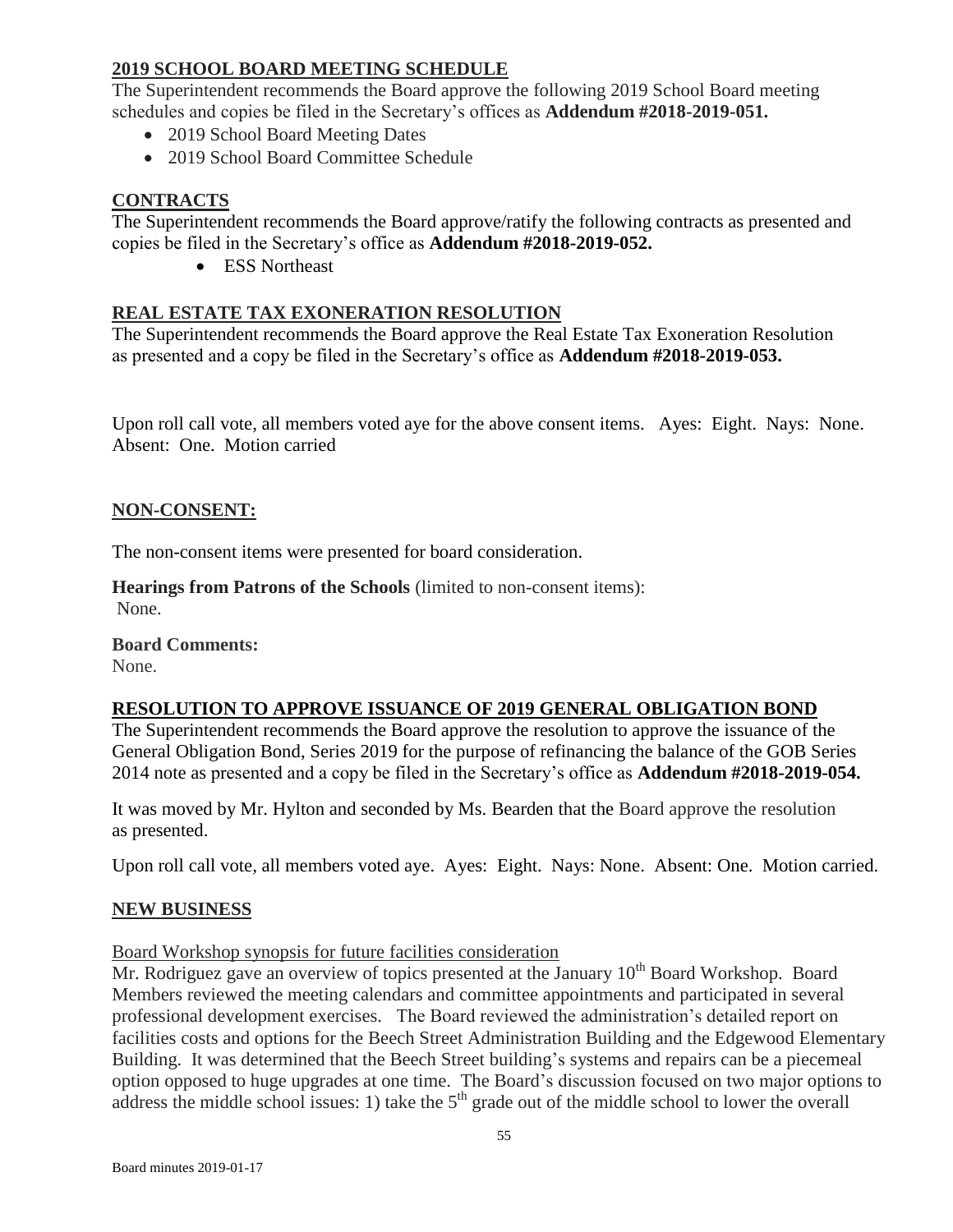student population and 2) use the Edgewood building in some way. At the conclusion of workshop, the general consensus of the Board was:  $1<sup>st</sup>$  - having time to make a final decision;  $2<sup>nd</sup>$  - to seek public input;  $3<sup>rd</sup>$  - the most educationally sound and fiscally responsible option is to consider a  $5<sup>th</sup>$  grade center at Edgewood as opposed to going back to a five elementary school model.

Mr. Rodriguez asked Board Members for their comments. He asked the Board for direction whether or not to plan several public meetings seeking community input.

## Board Comments:

Mr. Hylton stated that Board understood from the workshop that no action will be taken for the 2019/2020 school year. Any decision made by the Board would start in the 2020/2021 school year.

Mrs. Francis believes that public input is needed before making a final decision. She would like to have several public meetings at Edgewood to give the community opportunities to become familiar with the situation.

Mrs. Barnhill supports multiple public meetings to insure that everyone has an opportunity to attend the meetings.

Ms. Bearden would also like to hear from the teachers and all stakeholders.

Mr. Armato thanked the administration for providing facts and information that helps the Board with the decision making process. He also noted there is more information to gather.

Mr. Heidel was in favor of investing in repairs and upgrades to the Edgewood and Administration buildings.

Mrs. Lawrence recognizes the present financial impact but also sees long term benefits that could save the district from some of the issues that are happening at the middle school.

Mr. Rodriguez relayed Mrs. Stilwell's comments. She was unable to attend tonight's meeting. Mrs. Stilwell favor's the K- 5 model but looks forward to more information.

Mrs. Francis directed the administration to look at dates for the public meetings, including weekends.

Mr. Rodriguez agreed and noted it was the Board's direction at the workshop to hold the meetings at the Edgewood building.

All members were in agreement. Each meeting will utilize the district's social media platforms as tools to keep the community engaged.

## **INFORMATION**

- PTICC Community Meeting
- Monthly Meeting Notice: February 2019
- Pottstown Pride: Fall 2018